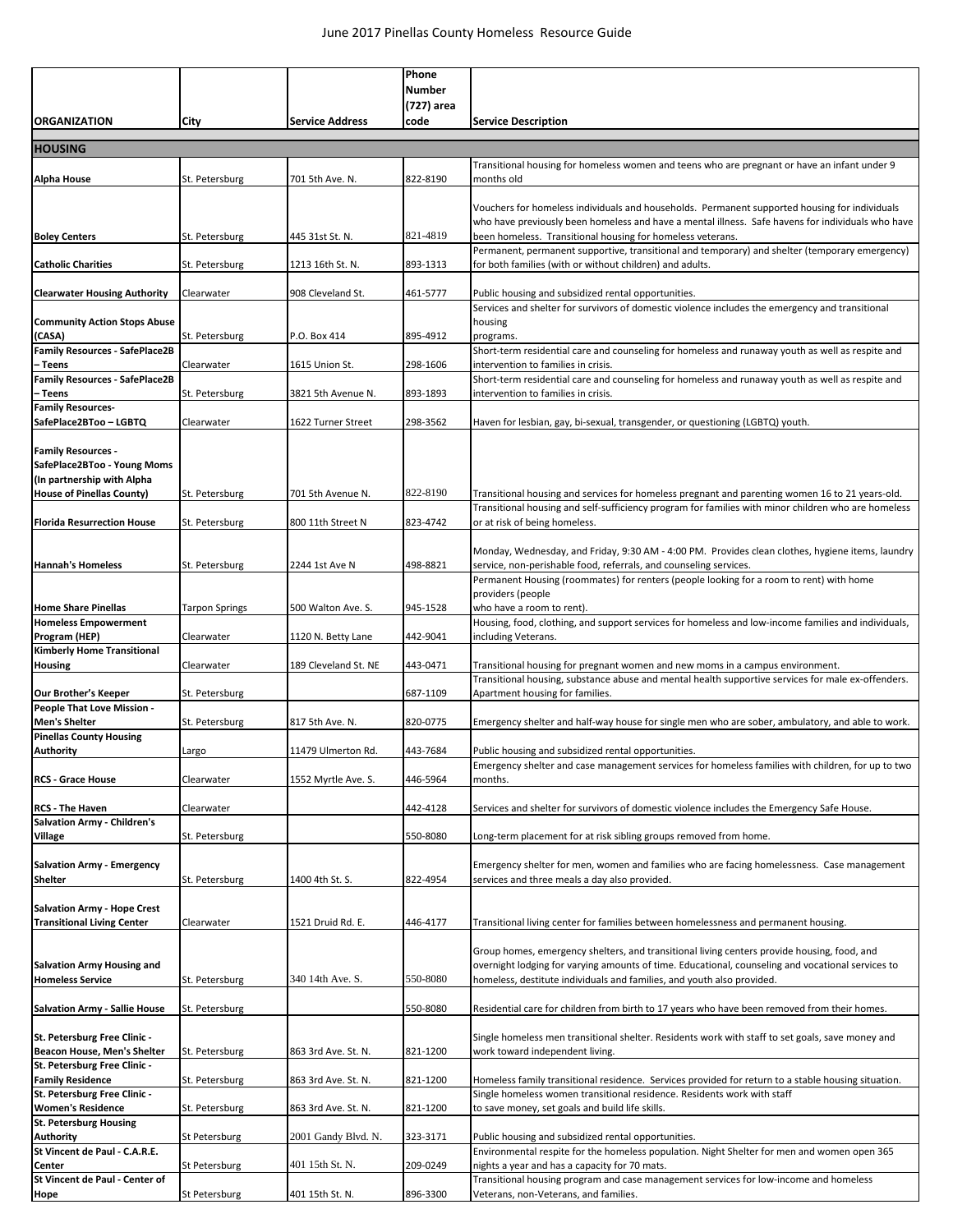|                                                                     |                               |                                            | Phone<br><b>Number</b> |                                                                                                                                                                                            |
|---------------------------------------------------------------------|-------------------------------|--------------------------------------------|------------------------|--------------------------------------------------------------------------------------------------------------------------------------------------------------------------------------------|
| <b>ORGANIZATION</b>                                                 | City                          | <b>Service Address</b>                     | (727) area<br>code     | <b>Service Description</b>                                                                                                                                                                 |
| St Vincent de Paul - Family                                         |                               |                                            |                        |                                                                                                                                                                                            |
| <b>Shelter Program</b><br><b>Tarpon Springs Housing</b>             | St Petersburg                 | 401 15th St. N.                            | 823-2516               | Transitional housing for families. Navigator assessments linking families to other resources.                                                                                              |
| <b>Authority</b>                                                    | <b>Tarpon Springs</b>         | 500 Walton Ave. S.                         | 937-4411               | Public housing and subsidized rental opportunities.                                                                                                                                        |
| <b>WestCare - Turning Point</b>                                     | St. Petersburg                | 1801 5th Ave. N.<br>1735 Dr. Martin Luther | 823-7811               | Emergency intervention shelter services for homeless adults with substance abuse issues.<br>Transitional housing to homeless adults who have begun their recovery from alcohol, drug abuse |
| WestCare - Mustard Seed Inn                                         | St. Petersburg                | King Jr. St. S.                            | 502-0188               | and/or mental illness.                                                                                                                                                                     |
| <b>FOOD</b><br><b>Clearview United Methodist</b>                    |                               |                                            |                        |                                                                                                                                                                                            |
| Church                                                              | Saint Petersburg              | 4515 38th Ave N.                           | 522-4673               | Spaghetti Dinner, third Tuesday every other month, 5:30 7:00 pm. Location: Fellowship Hall                                                                                                 |
| <b>Peace Memorial Presbyterian</b><br>Church - Peace Café           | Clearwater                    | 110 Fort Harrison Ave. S.                  | 446-3001               | Warm meals served on Thursdays at 5:30 pm.                                                                                                                                                 |
| People that Love Mission -<br><b>Emergency Help</b>                 | St. Petersburg                | 817 5th Ave. N.                            | 820-0775               | Brown bag lunch, first come, first served, Monday-Friday, 10:45 AM - 2:20 PM.                                                                                                              |
|                                                                     |                               |                                            |                        |                                                                                                                                                                                            |
| The Shepherd Center, Tarpon<br><b>Springs - Community Kitchen</b>   | <b>Tarpon Springs</b>         | 304 Pinellas Ave. S.                       | 939-1400               | Provides food to community partners daily. Churches rotate days preparing and serving meals.                                                                                               |
| St. Timothy's Lutheran Church .<br><b>Sarah's Tent</b>              | <b>Tarpon Springs</b>         | 812 Tarpon Ave. E.                         |                        | Lunch and dinner are served every Thursday.                                                                                                                                                |
|                                                                     |                               |                                            |                        |                                                                                                                                                                                            |
| <b>St. Vincent de Paul Community</b><br>Kitchen and Resource Center | Clearwater                    | 1345 Park St.                              | 441-3790               | Provides a hot meal seven days a week, 365 days a year.                                                                                                                                    |
| Trinity Lutheran Church -<br><b>Loaves and Fishes</b>               | St. Petersburg                | 401 5th St. N.                             | 822-3307               | Provides a hot meal Saturday mornings each week.                                                                                                                                           |
| St. Petersburg Free Clinic -                                        |                               |                                            |                        |                                                                                                                                                                                            |
| <b>Community Kitchen</b>                                            | St. Petersburg                | 863 3rd Ave. St. N.                        | 821-1200               | Provides meals six nights per week.                                                                                                                                                        |
| Salvation Army - St. Petersburg                                     |                               |                                            |                        |                                                                                                                                                                                            |
| & South Pinellas County                                             | St. Petersburg                | 1400 4th St. S.                            | 822-4954               | Lunch and dinner served in the community kitchen, seven days a week at 11:30 AM and 4:30 PM.                                                                                               |
| <b>FOOD PANTRIES</b><br><b>Abundant Life Ministries (ALM)</b>       |                               |                                            |                        |                                                                                                                                                                                            |
| <b>Food Pantry</b>                                                  | Largo                         | 1550 Belcher Rd. S                         | 210-5433               | Food pantry open to the public on Thursdays from 9:00 - 11:00 AM                                                                                                                           |
| <b>Central Christian Church</b>                                     | St. Petersburg                | 6161 22nd Ave N.                           | 343-6161               | Non-perishable foods collected the first Sunday of each month and distributed throughout the week.                                                                                         |
| <b>Clearview United Methodist</b><br>Church (UMC)                   | Saint Petersburg              | 4515 38th Ave N.                           | 522-4673               | Every Thursday, 9:30 – 11:00 am with the last Thursday of every month 5:30 – 7:00 pm.                                                                                                      |
| <b>Countryside Cares - Helping</b>                                  |                               |                                            |                        |                                                                                                                                                                                            |
| Hands                                                               | Clearwater                    | 2565 Blackburn St.                         | 724-1290               | Monday - Thursday and Saturday 9:30 AM - 12:00 Noon                                                                                                                                        |
| <b>Daystar Life Center</b><br><b>F.E.A.S.T., Inc.</b>               | St. Petersburg<br>Palm Harbor | 226 6th St. S.<br>2255 Nebraska Ave.       | 825-0442<br>789-5275   | Food pantry: emergency and monthly distributions.<br>Tuesday - Friday: 9:00 AM - 12 Noon                                                                                                   |
| <b>Gulf Coast Family Support</b>                                    |                               |                                            |                        |                                                                                                                                                                                            |
| Services (GCJFCS) - William &<br><b>Sally Israel Food Pantry</b>    | Clearwater                    | 14041 Icot Blvd.                           | 479-1800               | Food pantry by appointment only.                                                                                                                                                           |
| <b>Helping Hands - Countryside</b>                                  |                               | 2565 Blackburn St.                         |                        |                                                                                                                                                                                            |
| <b>Christian Center</b><br><b>High Point Neighborhood</b>           | Clearwater                    |                                            | 724-1290               | Clothing and food to individuals and families. Monday - Thursday and Saturday 9:30 AM - 12:00 PM                                                                                           |
| <b>Family Center - Care Center</b>                                  | Clearwater                    | 5812 150th Ave. N.                         | 533-0730               | Food pantry, Mondays 10:00 AM - 12:00 Noon.                                                                                                                                                |
| <b>Lealman United Methodist</b><br>Church (UMC)                     |                               |                                            | 526-6240               |                                                                                                                                                                                            |
|                                                                     | St. Petersburg                | 4090 58th Ave. N.                          |                        | First and third Mondays, 6:00 - 8:00 PM.<br>Distributes food to families and individuals residing zip codes: 34695; 34677; 33761; 33759. Bring a                                           |
| <b>Mattie Williams Neighborhood</b>                                 |                               | 1003 Dr. Martin Luther                     |                        | photo ID and proof of residency, e.g., utility bill. Open Monday and Thursday, please call for hours of                                                                                    |
| <b>Family Center</b>                                                | Safety Harbor                 | King Jr. St N.                             | 791-8255               | operation.<br>Three-day supply of groceries, first three Tuesdays of each month (except Dec. only first two                                                                                |
|                                                                     |                               |                                            |                        | Tuesdays) 9:30 AM until 12:00 Noon. Seniors are given bags of food quarterly after eating at their                                                                                         |
| <b>Operation Attack</b>                                             | St. Petersburg                | 1310 22nd Ave. S.                          | 822-1187               | congregate dining site.                                                                                                                                                                    |
| People that Love Mission - Food<br>& Clothing Pantry                | St. Petersburg                | 817 5th Ave. N.                            | 525-4789               | Emergency supply of canned and non-perishables to families and individuals. Must bring ID and<br>proof of dependents.                                                                      |
| <b>RCS - Food Bank</b>                                              | Clearwater                    | 700 Druid Rd.                              | 443-4031               | Three - four days' worth of food for all household members per visit. Mon-Fri, 12:30 - 3:30 PM; Thurs<br>12:30 - 6:45 PM. Restricted to selected zip codes.                                |
|                                                                     |                               |                                            |                        | Serves residents in Upper Pinellas County: Belleair, Clearwater, Dunedin, Largo (33770, 33771, 33774,                                                                                      |
| Salvation Army - Clearwater &                                       |                               |                                            |                        | 33779), Oldsmar, Palm Harbor, Safety Harbor, Tarpon Springs, Monday through Friday, 8:30 AM until                                                                                          |
| <b>Upper Pinellas County</b>                                        | Clearwater                    | 1521 Druid Rd. E.                          | 446-4177               | 4:30 PM                                                                                                                                                                                    |
| Salvation Army - St. Petersburg                                     |                               |                                            |                        |                                                                                                                                                                                            |
| & South Pinellas County                                             | St. Petersburg                | 1400 4th St. S.                            | 822-4954               | Food distribution to supplement monthly food expenses.                                                                                                                                     |
| <b>Salvation Army Social Services -</b>                             |                               |                                            |                        | Serves residents in Belleair, Clearwater, Dunedin, Largo (33770, 33771, 33774, 33779), Oldsmar, Palm                                                                                       |
| <b>Tarpon Springs</b>                                               | <b>Tarpon Springs</b>         | 209 Pinellas Ave. S.                       | 934-4476               | Harbor, Safety Harbor, Tarpon Springs, Monday through Friday, 8:30 AM until 4:30 PM                                                                                                        |
| The Shepherd Center, Tarpon                                         |                               |                                            |                        |                                                                                                                                                                                            |
| Springs -<br>St. Giles' Episcopal Church -                          | <b>Tarpon Springs</b>         | 304 Pinellas Ave. S.                       | 939-1400               | Monday - Tuesday and Thursday - Friday, 10:00 AM - 1:30 PM.                                                                                                                                |
| <b>Food Pantry</b>                                                  | Pinellas Park                 | 8271 52nd St. N.                           | 544-6856               | Monday through Thursday, 9:30 AM to 12:30 PM.                                                                                                                                              |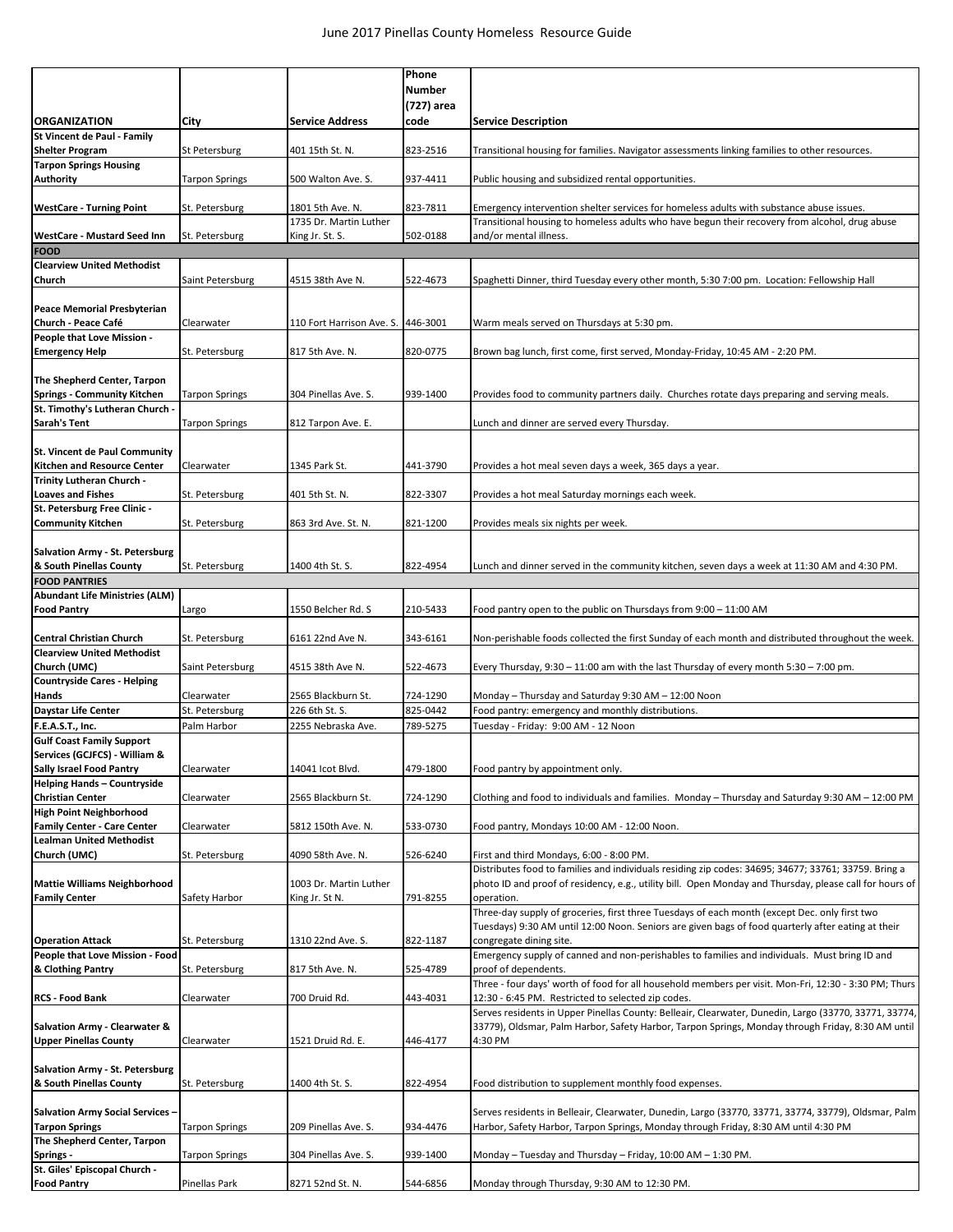|                                                                                               |                       |                                  | Phone         |                                                                                                                                                                                                                  |
|-----------------------------------------------------------------------------------------------|-----------------------|----------------------------------|---------------|------------------------------------------------------------------------------------------------------------------------------------------------------------------------------------------------------------------|
|                                                                                               |                       |                                  | <b>Number</b> |                                                                                                                                                                                                                  |
| <b>ORGANIZATION</b>                                                                           |                       | <b>Service Address</b>           | (727) area    |                                                                                                                                                                                                                  |
| <b>St Luke's United Methodist</b>                                                             | City                  |                                  | code          | <b>Service Description</b>                                                                                                                                                                                       |
| Church (UMC)                                                                                  | St. Petersburg        | 4444 5th Ave. N.                 | 321-1335      | Bring photo ID on Mondays between 5:00 - 6:30 PM.                                                                                                                                                                |
| St. Nicholas Cathedral -                                                                      |                       |                                  |               |                                                                                                                                                                                                                  |
| <b>Philoptochos Society</b>                                                                   | <b>Tarpon Springs</b> | 18 Hibiscus St.                  | 944-3366      | Food Pantry.                                                                                                                                                                                                     |
| <b>St. Paul United Methodist</b><br>Church (UMC) - Open Arms                                  |                       |                                  |               |                                                                                                                                                                                                                  |
| <b>Ministry</b>                                                                               | Largo                 | 1897 Highland Ave. S.            | 586-5380      | Food pantry, Monday-Thursday 1:00 - 3:30 PM.                                                                                                                                                                     |
|                                                                                               |                       |                                  |               |                                                                                                                                                                                                                  |
| St. Petersburg Dream Center                                                                   | Pinellas Park         | 3567 Cypress Terrace N.          | 520-1909      | Food pantry once a month on the third Friday.                                                                                                                                                                    |
|                                                                                               |                       |                                  |               | Monday 8:30 AM - 2:30 PM, Tuesday - Thursday 8:30 AM - 3:30 PM, and Friday 8:30 -11:30 AM.                                                                                                                       |
| St. Petersburg Free Clinic - We                                                               |                       |                                  |               | Clients are encouraged to arrive early. Bring ID for anyone in the household in need of food. One                                                                                                                |
| <b>Help Services</b><br><b>Suncoast Haven of Rest Rescue</b>                                  | St. Petersburg        | 863 3rd Ave. N.                  | 821-1200      | visit per calendar month.                                                                                                                                                                                        |
| <b>Mission</b>                                                                                | St Petersburg         | 1763 9th Ave. N.                 | 545-8282      | Boxed of groceries. Monday - Friday 10:00 AM - 5:00 PM and Saturday 10:00 AM - 3:00 PM.                                                                                                                          |
| <b>Sylvan Abbey United Methodist</b>                                                          |                       |                                  |               |                                                                                                                                                                                                                  |
| Church (UMC)                                                                                  | Clearwater            | 2817 Sunset Point Rd.            | 796-3057      | Open every Monday, except holidays, from 10:00 AM to 1:00 PM.                                                                                                                                                    |
| <b>Wesley Memorial United</b>                                                                 |                       |                                  |               | Food pantry, Monday, 9:00 AM - 12 Noon; Wednesday, 9:00 AM - 12 Noon; and, Friday, 9:00 AM - 12                                                                                                                  |
| <b>Methodist Church (UMC)</b><br>SUPPLEMENTAL NUTRITION ASSISTANCE PROGRAM (SNAP)/FOOD STAMPS | St. Petersburg        | 301 37th Ave. N.                 | 896-4797      | Noon.                                                                                                                                                                                                            |
|                                                                                               |                       |                                  |               |                                                                                                                                                                                                                  |
| Dept. of Children and Families -                                                              |                       | 11351 Ulmerton Road              | $(866) 762 -$ |                                                                                                                                                                                                                  |
| <b>North Pinellas Service Center</b>                                                          | St. Petersburg        | Suite 130                        | 2237          | Provides nutrition assistance to eligible, low-income individuals and families.                                                                                                                                  |
| Dept. of Children and Families                                                                |                       |                                  | $(866) 762 -$ |                                                                                                                                                                                                                  |
| <b>South Pinellas Service Center</b>                                                          | St. Petersburg        | 525 Mirror Lake Rd.              | 2237          | Provides nutrition assistance to eligible, low-income individuals and families.                                                                                                                                  |
| WOMEN, INFANTS, AND CHILDREN (WIC), GOOD NUTRITION FOR                                        |                       |                                  |               |                                                                                                                                                                                                                  |
| Florida Health Pinellas County -                                                              |                       |                                  |               | Nutrition program and referrals for health care and community services for low-income pregnant,                                                                                                                  |
| Clearwater                                                                                    | Clearwater            | 310 North Myrtle Avenue 469-5800 |               | breastfeeding, and postpartum women and infants and children up to age five.                                                                                                                                     |
|                                                                                               |                       |                                  |               |                                                                                                                                                                                                                  |
|                                                                                               |                       |                                  |               |                                                                                                                                                                                                                  |
| Florida Health Pinellas County -                                                              |                       |                                  |               | Nutrition program and referrals for health care and community services for low-income pregnant,                                                                                                                  |
| <b>Mid-County</b>                                                                             | Largo                 | 8751 Ulmerton Road               | 524-4410      | breastfeeding, and postpartum women and infants and children up to age five.                                                                                                                                     |
|                                                                                               |                       |                                  |               |                                                                                                                                                                                                                  |
| Florida Health Pinellas County -                                                              |                       |                                  |               | Nutrition program and referrals for health care and community services for low-income pregnant,                                                                                                                  |
| <b>Pinellas Park</b>                                                                          | Pinellas Park         | 6350 76th Avenue North 547-7780  |               | breastfeeding, and postpartum women and infants and children up to age five.                                                                                                                                     |
|                                                                                               |                       |                                  |               |                                                                                                                                                                                                                  |
|                                                                                               |                       | 205 Dr. Martin Luther            |               |                                                                                                                                                                                                                  |
| Florida Health Pinellas County -<br>St. Petersburg                                            | St. Petersburg        | King Jr. St. N.                  | 824-6900      | Nutrition program and referrals for health care and community services for low-income pregnant,<br>breastfeeding, and postpartum women and infants and children up to age five.                                  |
|                                                                                               |                       |                                  |               |                                                                                                                                                                                                                  |
| Florida Health Pinellas County -                                                              |                       | 301 South Disston                |               | Nutrition program and referrals for health care and community services for low-income pregnant,                                                                                                                  |
| <b>Tarpon Springs</b>                                                                         | <b>Tarpon Springs</b> | Avenue                           | 942-5457      | breastfeeding, and postpartum women and infants and children up to age five                                                                                                                                      |
| <b>CLOTHING</b>                                                                               |                       |                                  |               |                                                                                                                                                                                                                  |
|                                                                                               |                       |                                  |               | New and quality used clothing to low-income or in crisis school-age children, Monday - Friday 9:00                                                                                                               |
| <b>Clothes to Kids - Clearwater</b>                                                           | Clearwater            | 1059 Hercules Ave. N.            | 441-5050      | AM - 5 PM and first and third Saturdays 9:00 AM - 12 Noon.<br>New and quality used clothing to low-income or in crisis school-age children, Monday - Friday 9:00                                                 |
| Clothes to Kids - St. Petersburg                                                              | St. Petersburg        | 2168 34th St. S.                 | 441-5050      | AM - 1:00 PM and second and fourth Saturdays.                                                                                                                                                                    |
|                                                                                               |                       |                                  |               |                                                                                                                                                                                                                  |
|                                                                                               |                       |                                  |               | Used clothing and shoes and new socks and underwear. May pay for work boots if job required. Also                                                                                                                |
|                                                                                               |                       |                                  |               | may                                                                                                                                                                                                              |
| <b>Daystar Life Center</b><br>The Shepherd Center, Tarpon                                     | St. Petersburg        | 226 6th Street S.                | 825-0442      | provide vouchers to shop at no cost at the Daystar Thrift Shoppe for work clothing, backpacks, etc.<br>Clothing provided to persons in the Tarpon Springs area. In addition, books, toys, and miscellaneous      |
| <b>Springs -</b>                                                                              | <b>Tarpon Springs</b> | 304 Pinellas Ave. S.             | 939-1400      | household items are available.                                                                                                                                                                                   |
|                                                                                               |                       |                                  |               |                                                                                                                                                                                                                  |
| <b>Mattie Williams Neighborhood</b>                                                           |                       | 1003 Dr. Martin Luther           |               | Donated new and gently used clothing, toys, household and miscellaneous items are available free                                                                                                                 |
| <b>Family Center</b>                                                                          | Safety Harbor         | King Jr. St N.                   | 791-8255      | for individuals and families. Hygiene products, when available.                                                                                                                                                  |
|                                                                                               |                       |                                  |               | Clothing assistance. Serves residents in Belleair, Clearwater, Dunedin, Largo (33770, 33771, 33774,                                                                                                              |
| Salvation Army - Clearwater &<br><b>Upper Pinellas County</b>                                 | Clearwater            | 1521 Druid Rd. E.                | 446-4177      | 33779), Oldsmar, Palm Harbor, Safety Harbor, Tarpon. Monday, Wednesday, Friday, 8:30 AM until<br>4:30 PM                                                                                                         |
|                                                                                               |                       |                                  |               | Clothing assistance. Serves residents in Belleair, Clearwater, Dunedin, Largo (33770, 33771, 33774,                                                                                                              |
| Salvation Army - Clearwater &                                                                 |                       |                                  |               | 33779), Oldsmar, Palm Harbor, Safety Harbor, Tarpon. Monday, Wednesday, Friday, 8:30 AM until                                                                                                                    |
| <b>Upper Pinellas County</b>                                                                  | <b>Tarpon Springs</b> | 209 S. Pinellas Avenue           | 934-4476      | 4:30 PM                                                                                                                                                                                                          |
|                                                                                               |                       |                                  |               | Emergency clothing available for extenuating circumstances. A voucher for The Salvation Army's                                                                                                                   |
|                                                                                               |                       |                                  |               | Family Stores issued for three (3) days of clothes. Victims of disaster or fire must be referred by The<br>American Red Cross and live in South Pinellas County in order to receive a voucher for seven (7) days |
| Salvation Army - St. Petersburg<br>& South Pinellas County                                    | St. Petersburg        | 1400 4th St. S.                  | 822-4954      | of clothes.                                                                                                                                                                                                      |
| <b>Suncoast Haven of Rest Rescue</b>                                                          |                       |                                  |               | Clean pre-owned clothing, free non-prescription magnifier reading glasses. Monday - Friday 10:00                                                                                                                 |
| <b>Mission</b>                                                                                | St Petersburg         | 1763 9th Ave. N.                 | 545-8282      | AM - 5:00 PM and Saturday 10:00 AM - 3:00 PM.                                                                                                                                                                    |
| <b>LEGAL ASSISTANCE</b>                                                                       |                       |                                  |               |                                                                                                                                                                                                                  |
| <b>Bay Area Legal Services -</b>                                                              |                       |                                  |               | Provides civil legal assistance to low-income persons, including domestic violence, family law,                                                                                                                  |
| <b>Clearwater Office</b><br>Bay Area Legal Services - St.                                     | Clearwater            | 800 Drew Street                  | 490-4040      | veterans services, housing, foreclosure, consumer affairs.<br>Provides civil legal assistance to low-income persons, including domestic violence, family law,                                                    |
| <b>Petersburg Office</b>                                                                      | St. Petersburg        | 4948 Central Avenue              | 490-4040      | veterans services, housing, foreclosure, consumer affairs.                                                                                                                                                       |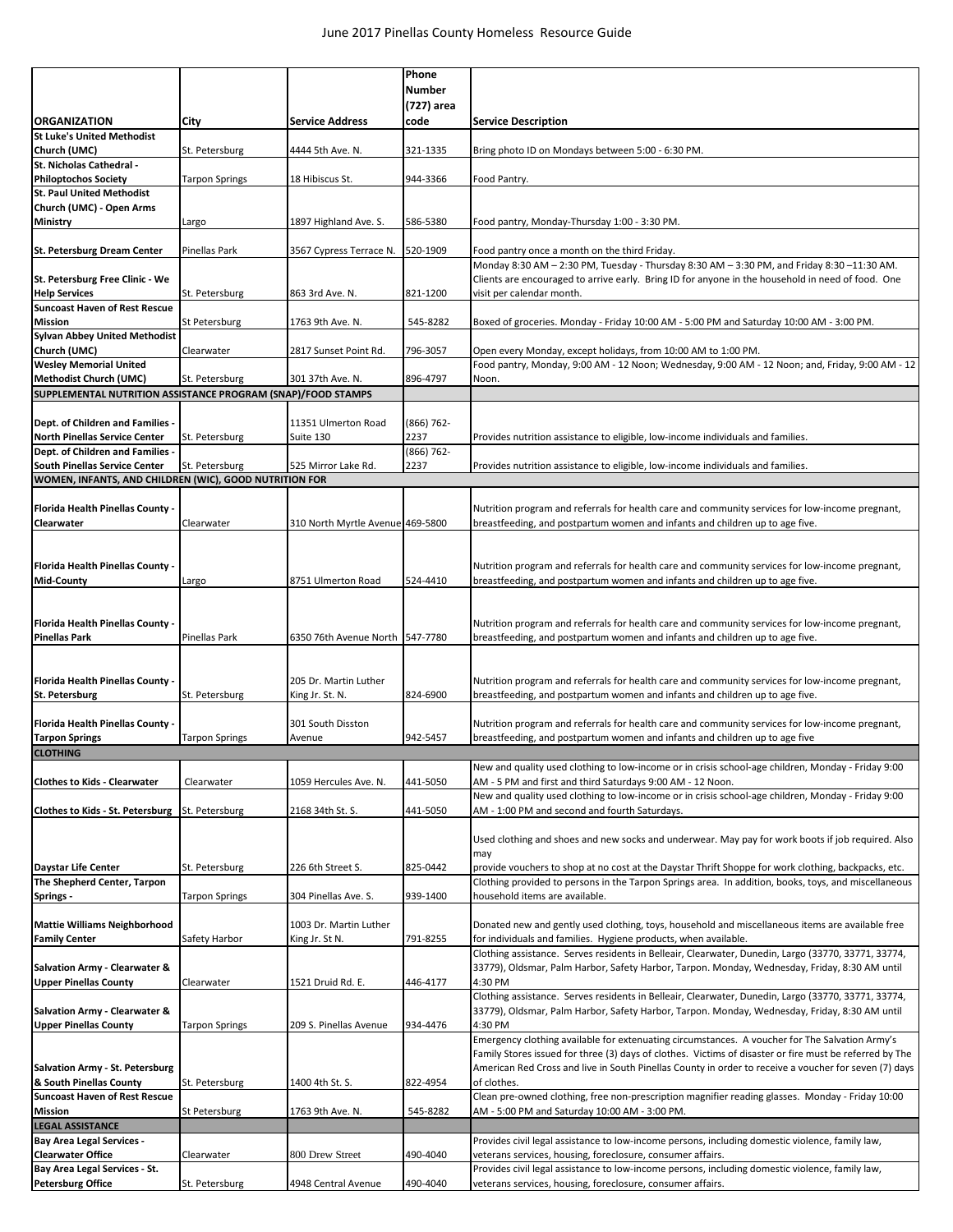|                                                                                                     |                           |                                                                                                                                                    | Phone<br><b>Number</b> |                                                                                                                                                                                                                                                                                                           |
|-----------------------------------------------------------------------------------------------------|---------------------------|----------------------------------------------------------------------------------------------------------------------------------------------------|------------------------|-----------------------------------------------------------------------------------------------------------------------------------------------------------------------------------------------------------------------------------------------------------------------------------------------------------|
|                                                                                                     |                           |                                                                                                                                                    | (727) area             |                                                                                                                                                                                                                                                                                                           |
| <b>ORGANIZATION</b>                                                                                 | City                      | <b>Service Address</b>                                                                                                                             | code                   | <b>Service Description</b>                                                                                                                                                                                                                                                                                |
| <b>Gulf Coast Legal Services</b>                                                                    | Clearwater                | 2189 Cleveland Street.<br>Building G, Building G,<br>Ste 210                                                                                       | 443-0657               | Provides civil legal assistance to low-income persons, including emergency services housing, eviction,<br>foreclosures, domestic violence/ family law, elder law/senior services, immigration/human<br>trafficking through the St. Petersburg office, The Haven and the Hispanic Outreach Center.         |
| <b>Gulf Coast Legal Services</b>                                                                    |                           | 501 1st Ave. N., Suite 420                                                                                                                         | 821-0726               | Provides civil legal assistance to low-income persons, including elder law/senior services, foreclosure<br>issues, predatory lending, domestic violence, family law, consumer matters for seniors,<br>immigration/human trafficking, SSI, public benefits, unemployment and homelessness.                 |
|                                                                                                     | St. Petersburg            | 501 First Ave. N, Room                                                                                                                             |                        |                                                                                                                                                                                                                                                                                                           |
| <b>Community Law Program (CLP)</b>                                                                  | St. Petersburg            | 519                                                                                                                                                | 582-7402               | Free legal services and advice clinics for low-income residents throughout Pinellas County.                                                                                                                                                                                                               |
|                                                                                                     |                           | Regularly visits to<br>Beacon House, Salvation<br>Army (Fourth Street S.),<br>Pinellas Hope Village,<br>Shepherd Center,<br>Suncoast Haven of Rest |                        |                                                                                                                                                                                                                                                                                                           |
| <b>Public Defender Sixth Judicial</b><br>Circuit, Homeless Outreach                                 |                           | Rescue Mission, St.<br>Vincent de Paul Soup<br>Kitchen - Center of Hope,<br>Turning Point, and                                                     |                        | Assists in working to withdraw warrants for failure to appear for local ordinance violations and<br>default or contempt of court hearings, consolidating court fines and costs, converting those fines to<br>community service, and providing needed services to the homeless, such as transportation and |
| Program                                                                                             | <b>Pinellas County</b>    | William's Park.                                                                                                                                    | 464-6516               | referrals to community programs.                                                                                                                                                                                                                                                                          |
|                                                                                                     |                           |                                                                                                                                                    |                        | <b>MISCELLANEOUS SERVICES</b><br><b>ID CARDS AND MAIL SERVICES</b>                                                                                                                                                                                                                                        |
|                                                                                                     |                           |                                                                                                                                                    |                        | Assists clients in obtaining identification in the form of Florida ID, a Driver's license or a birth                                                                                                                                                                                                      |
| <b>Daystar Life Center</b>                                                                          | St. Petersburg            | 226 6th St. S.                                                                                                                                     | 825-0442               | certificate. Mailing address for homeless people                                                                                                                                                                                                                                                          |
| St. Petersburg Free Clinic - We<br><b>Help Services</b>                                             | St. Petersburg            | 863 3rd Ave. N.                                                                                                                                    | 821-1200               | Assists clients in obtaining identification in the form of Florida ID, a Driver's license or a birth<br>certificate.                                                                                                                                                                                      |
| DAY SERVICES (Public Toilets, Showers, and Storage)                                                 |                           |                                                                                                                                                    |                        |                                                                                                                                                                                                                                                                                                           |
| <b>St. Vincent de Paul Society</b>                                                                  | St. Petersburg            | 401 15th St. N.                                                                                                                                    | 825-0725               | Afternoon showers for homeless persons                                                                                                                                                                                                                                                                    |
| <b>Suncoast Haven of Rest Rescue</b>                                                                |                           |                                                                                                                                                    |                        |                                                                                                                                                                                                                                                                                                           |
| <b>Mission</b>                                                                                      | St. Petersburg            | 1735 9th Ave. N.                                                                                                                                   | 545-8282               | Showers and shaving facilities                                                                                                                                                                                                                                                                            |
| <b>BUS PASSES</b>                                                                                   |                           |                                                                                                                                                    |                        |                                                                                                                                                                                                                                                                                                           |
| <b>Daystar Life Center</b>                                                                          | St. Petersburg            | 226 6th St. S.                                                                                                                                     | 825-0442               | Assistance with gasoline vouchers, bus passes for work, scheduled job interview/appointments<br>Bus passes for individuals seeking a job or those who have started a new job. Gas vouchers for                                                                                                            |
| <b>People That Love Mission</b>                                                                     | St. Petersburg            | 817 5th Ave. N.                                                                                                                                    | 820-0775               | people who need to go to work                                                                                                                                                                                                                                                                             |
| <b>The Shepherd Center</b><br><b>TRANSPORTATION</b>                                                 | <b>Tarpon Springs</b>     | 304 Pinellas Ave S.                                                                                                                                | 939-1400               | Bus passes                                                                                                                                                                                                                                                                                                |
|                                                                                                     |                           |                                                                                                                                                    |                        |                                                                                                                                                                                                                                                                                                           |
| Pinellas Suncoast Transit (PSTA) St. Petersburg                                                     |                           | 3201 Scherer Dr.                                                                                                                                   | 545-1900               | Public bus transportation                                                                                                                                                                                                                                                                                 |
| <b>PSTA Demand Response</b>                                                                         |                           |                                                                                                                                                    |                        | Demand response transportation for people who, because of disability, are unable to use the regular,                                                                                                                                                                                                      |
| <b>Transportation (DART)</b><br><b>Pinellas County Transportation</b>                               | St. Petersburg            | 3201 Scherer Dr.                                                                                                                                   | 540-1800               | accessible PSTA buses                                                                                                                                                                                                                                                                                     |
| Disadvantaged (TD) Program                                                                          | St. Petersburg            | 3201 Scherer Dr.                                                                                                                                   | 545-1900               | Program that provides reduced cost transportation throughout the county to residents who qualify                                                                                                                                                                                                          |
| <b>TRAVELERS</b>                                                                                    |                           |                                                                                                                                                    |                        | Assists travelers who arrived in Pinellas County and who have become stranded. Must have valid                                                                                                                                                                                                            |
| <b>Daystar Life Center</b>                                                                          | St. Petersburg            | 226 6th St. S.                                                                                                                                     | 825-0442               | plan that can be verified                                                                                                                                                                                                                                                                                 |
| <b>FINANCIAL RESOURCES</b>                                                                          |                           |                                                                                                                                                    |                        |                                                                                                                                                                                                                                                                                                           |
| <b>Catholic Charities</b>                                                                           | St. Petersburg            | 1213 16th St. N.                                                                                                                                   | 893-1312               | Rental assistance may be provided on a short term basis from 3 to 12 months                                                                                                                                                                                                                               |
| <b>Daystar Life Center</b><br><b>Oldsmar Cares</b>                                                  | St. Petersburg<br>Oldsmar | 226 6th St. S.<br>163 SR 580 W.                                                                                                                    | 825-0442               | Rent and utility bill assistance.<br>Clients who live in the 34677 zip code can receive financial assistance for their rent, mortgage,<br>813-415-7373 electric, or water bill. Assistance is limited to \$200 total per calendar year per household.                                                     |
| Pinellas Opportunity Council -                                                                      |                           |                                                                                                                                                    |                        |                                                                                                                                                                                                                                                                                                           |
| <b>Pinellas Park</b><br>Pinellas Opportunity Council -                                              | Pinellas Park             | 6051 78th Ave. N.                                                                                                                                  | 541-0896               | Must call and meet income guidelines. One time only as funds allow for crisis situation                                                                                                                                                                                                                   |
| St. Petersburg                                                                                      | St. Petersburg            | 1035 Burlington Ave.                                                                                                                               | 894-5176               | Must call and meet income guidelines. One time only as funds allow for crisis situation                                                                                                                                                                                                                   |
| Pinellas Opportunity Council -                                                                      |                           |                                                                                                                                                    |                        |                                                                                                                                                                                                                                                                                                           |
| St. Petersburg                                                                                      | St. Petersburg            | 1111 18th Ave. S.                                                                                                                                  | 822-4492               | Must call and meet income guidelines. One time only as funds allow for crisis situation                                                                                                                                                                                                                   |
| Pinellas Opportunity Council -<br><b>Tarpon Springs</b>                                             | Tarpon Springs            | 301 South Disston<br>Ave.                                                                                                                          | 822-4492               | Must call and meet income guidelines. One time only as funds allow for crisis situation                                                                                                                                                                                                                   |
| <b>Salvation Army - Clearwater</b>                                                                  | Clearwater                | 1521 Druid Rd. E.                                                                                                                                  | 446-4177               | Call first to confirm eligibility in North County with utilities                                                                                                                                                                                                                                          |
| Salvation Army - St. Petersburg St. Petersburg                                                      |                           | 1400 4th St. S.                                                                                                                                    | 822-4954               | May assist with evictions and disconnect notices                                                                                                                                                                                                                                                          |
| <b>UMCM Suncoast (formerly</b><br><b>United Methodist Cooperative</b><br>Ministries/Suncoast, Inc.) | Largo                     | 12945 Seminole Blvd.,<br>Bldg. 1                                                                                                                   | 442-6881               | Call first - utility and rent assistance when funds are available                                                                                                                                                                                                                                         |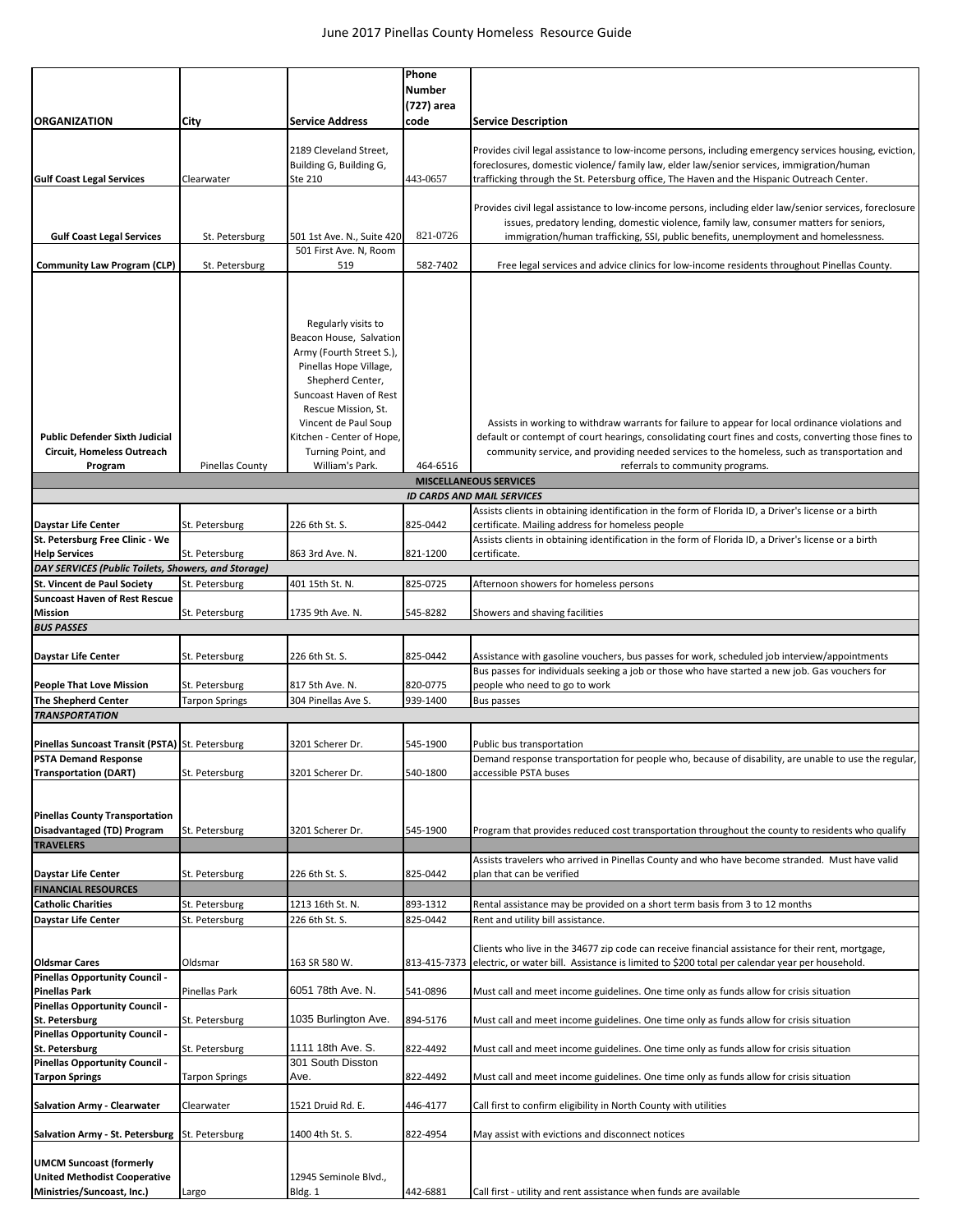|                                                                |                       |                                  | Phone         |                                                                                                                                                     |
|----------------------------------------------------------------|-----------------------|----------------------------------|---------------|-----------------------------------------------------------------------------------------------------------------------------------------------------|
|                                                                |                       |                                  | <b>Number</b> |                                                                                                                                                     |
|                                                                |                       |                                  | (727) area    |                                                                                                                                                     |
| <b>ORGANIZATION</b>                                            | City                  | <b>Service Address</b>           | code          | <b>Service Description</b>                                                                                                                          |
|                                                                |                       |                                  |               |                                                                                                                                                     |
| Union Academy Neighborhood                                     |                       | 401 Dr Martin Luther             |               |                                                                                                                                                     |
| <b>Family Center</b>                                           | <b>Tarpon Springs</b> | King Jr. Dr. E.                  | 934-5881      | Utility bill assistance                                                                                                                             |
| <b>INCOME</b>                                                  |                       |                                  |               |                                                                                                                                                     |
| CareerSource Pinellas - Gulf-to-                               |                       | 2312 Gulf-To-Bay                 |               |                                                                                                                                                     |
| Bay                                                            | Clearwater            | Blvd.                            | 524-4344      | Career One Stop, CONNECT Re-employment cash benefits                                                                                                |
| <b>CareerSource Pinellas - South</b>                           |                       | 16432 US Highway 19              |               |                                                                                                                                                     |
| Clearwater                                                     | Clearwater            | N.                               | 524-4344      | Career One Stop, CONNECT Re-employment cash benefits                                                                                                |
| <b>CareerSource Pinellas - St.</b>                             |                       |                                  |               |                                                                                                                                                     |
| Petersburg                                                     | St. Petersburg        | 3420 8th Ave. S.                 | 524-4344      | Career One Stop, CONNECT Re-employment cash benefits                                                                                                |
|                                                                |                       |                                  |               |                                                                                                                                                     |
| <b>CareerSource Pinellas - Tyrone</b>                          | St. Petersburg        | 7701 22nd Ave N.                 | 524-4344      | Career One Stop, CONNECT Re-employment cash benefits                                                                                                |
| CareerSource Pinellas - Tarpon                                 |                       |                                  |               |                                                                                                                                                     |
| <b>Springs</b>                                                 | <b>Tarpon Springs</b> | 682 Klosterman Rd. E.            | 524-4344      | Career One Stop, CONNECT Re-employment cash benefits                                                                                                |
|                                                                |                       |                                  |               |                                                                                                                                                     |
| <b>Social Security Office</b>                                  | Clearwater            | 2340 Drew St.                    |               | 800-772-1213 Supplemental Security Income (SSI), Social Security Disability Income (SSDI), and Retirement benefits                                  |
|                                                                |                       | 30 Dr Martin Luther King         |               |                                                                                                                                                     |
| <b>Social Security Office</b>                                  | St. Petersburg        | Jr St. S.                        |               | 800-772-1213 SSI, SSDI, and Retirement benefits                                                                                                     |
| <b>HEALTH &amp; BEHAVIORAL HEALTH SERVICES</b>                 |                       |                                  |               |                                                                                                                                                     |
| <b>Medical</b>                                                 |                       |                                  |               |                                                                                                                                                     |
|                                                                |                       |                                  |               | Preventative and primary care for low-income uninsured residents of Pinellas County. Services                                                       |
| <b>Community Health Center of</b>                              |                       |                                  |               | include primary care, specialty care, in-patient/out-patient care, prescriptions, behavioral health and                                             |
| Pinellas - Dunedin                                             | Dunedin               | 1721 Main St.                    | 824-8181      | relief-of-pain dental services                                                                                                                      |
|                                                                |                       |                                  |               | Preventative and primary care for low-income uninsured residents of Pinellas County. Services                                                       |
| <b>Community Health Center of</b>                              |                       |                                  |               | include primary care, specialty care, in-patient/out-patient care, prescriptions, behavioral health and                                             |
| <b>Pinellas - Tarpon Springs</b>                               | <b>Tarpon Springs</b> | 247 S. Huey Ave.                 | 824-8181      | relief-of-pain dental services                                                                                                                      |
|                                                                |                       |                                  |               | Preventative and primary care for low-income uninsured residents of Pinellas County. Services                                                       |
| <b>Community Health Center of</b>                              |                       |                                  |               | include primary care, specialty care, in-patient/out-patient care, prescriptions, behavioral health and                                             |
| Pinellas                                                       | Pinellas Park         | 7550 43rd Street North           | 824-8181      | relief-of-pain dental services                                                                                                                      |
|                                                                |                       |                                  |               | Preventative and primary care for low-income uninsured residents of Pinellas County. Services                                                       |
| <b>Community Health Center of</b>                              |                       |                                  |               | include primary care, specialty care, in-patient/out-patient care, prescriptions, behavioral health and                                             |
| <b>Pinellas - Bayfront</b>                                     | St. Petersburg        | 701 6th Street S.                | 824-8181      | relief-of-pain dental services                                                                                                                      |
|                                                                |                       |                                  |               | Preventative and primary care for low-income uninsured residents of Pinellas County. Services                                                       |
| <b>Community Health Center of</b>                              |                       |                                  |               | include primary care, specialty care, in-patient/out-patient care, prescriptions, behavioral health and                                             |
| Pinellas - Johnnie Ruth Clarke                                 | St. Petersburg        | 1344 22nd Street S.              | 824-8181      | relief-of-pain dental services                                                                                                                      |
|                                                                |                       |                                  |               | Preventative and primary care for low-income uninsured residents of Pinellas County. Services                                                       |
| <b>Community Health Center of</b><br>Pinellas - St. Petersburg | St. Petersburg        | 612 Martin Luther King<br>St. N. | 824-8181      | include primary care, specialty care, in-patient/out-patient care, prescriptions, behavioral health and<br>relief-of-pain dental services           |
| <b>MENTAL HEALTH SERVICES</b>                                  |                       |                                  |               |                                                                                                                                                     |
|                                                                |                       |                                  |               |                                                                                                                                                     |
|                                                                |                       |                                  |               | Behavioral health services for adults and children. Psychiatric evaluation, medication management,                                                  |
| Directions for Living -                                        |                       |                                  |               | laboratory services, open-access groups and therapy. Substance abuse treatment, crisis                                                              |
| <b>Clearwater Center</b>                                       | Clearwater            | 1437 S. Belcher Rd.              | 524-4464      | interventions, treatment plans, nursing and medical care                                                                                            |
|                                                                |                       |                                  |               |                                                                                                                                                     |
|                                                                |                       |                                  |               | Behavioral health services for children. Psychiatric evaluation, medication management, laboratory                                                  |
| Directions for Living - Largo                                  |                       |                                  |               | services, open-access groups and therapy. Substance abuse treatment, crisis interventions,                                                          |
| Center (Children's Specialty)                                  | Largo                 | 8823 115th Ave. N.               | 547-4566      | treatment plans, nursing and medical care                                                                                                           |
|                                                                |                       |                                  |               |                                                                                                                                                     |
|                                                                |                       |                                  |               | Behavioral health services for adults and children. Psychiatric evaluation, medication management,                                                  |
| Directions for Living -                                        |                       | 8550 Ulmerton Rd., Ste           |               | laboratory services, open-access groups and therapy. Substance abuse treatment, crisis                                                              |
| Dependency Case Management   Largo                             |                       | 130                              | 456-0600(     | interventions, treatment plans, nursing and medical care                                                                                            |
|                                                                |                       |                                  |               |                                                                                                                                                     |
|                                                                |                       |                                  |               | Behavioral health services for adults and children. Psychiatric evaluation, medication management,                                                  |
| <b>Directions for Living - Diversion</b>                       |                       | 8550 Ulmerton Rd., Suite         |               | laboratory services, open-access groups and therapy. Substance abuse treatment, crisis                                                              |
| <b>Services</b>                                                | Largo                 | 145                              | 524-4464      | interventions, treatment plans, nursing and medical care                                                                                            |
| <b>Metro Wellness &amp; Community</b>                          |                       | 3251 3rd Ave. North, Ste.        |               |                                                                                                                                                     |
| Center                                                         | St. Petersburg        | 125                              |               | Substance abuse & mental health counseling                                                                                                          |
|                                                                |                       |                                  |               |                                                                                                                                                     |
|                                                                |                       |                                  |               | Behavioral health services for adults and children. Psychiatric evaluation, medication management,                                                  |
| <b>Suncoast Center for Community</b>                           |                       |                                  |               | laboratory services, open-access groups and therapy. Substance abuse treatment, crisis                                                              |
| <b>Mental Health</b>                                           | Clearwater            | 2188 58th St. N.                 | 328-1220      | interventions, treatment plans, nursing and medical care.                                                                                           |
|                                                                |                       |                                  |               |                                                                                                                                                     |
|                                                                |                       |                                  |               | Behavioral health services for adults and children. Psychiatric evaluation, medication management,                                                  |
| <b>Suncoast Center for Community</b><br><b>Mental Health</b>   | Clearwater            | 2960 Roosevelt Blvd.             | 328-1220      | laboratory services, open-access groups and therapy. Substance abuse treatment, crisis<br>interventions, treatment plans, nursing and medical care. |
|                                                                |                       |                                  |               |                                                                                                                                                     |
|                                                                |                       |                                  |               | Behavioral health services for adults and children. Psychiatric evaluation, medication management,                                                  |
| <b>Suncoast Center for Community</b>                           |                       |                                  |               | laboratory services, open-access groups and therapy. Substance abuse treatment, crisis                                                              |
| <b>Mental Health</b>                                           | St. Petersburg        | 928 22nd Ave. S.                 | 388-1220      | interventions, treatment plans, nursing and medical care.                                                                                           |
|                                                                |                       |                                  |               |                                                                                                                                                     |
|                                                                |                       |                                  |               | Behavioral health services for adults and children. Psychiatric evaluation, medication management,                                                  |
| <b>Suncoast Center for Community</b>                           |                       |                                  |               | laboratory services, open-access groups and therapy. Substance abuse treatment, crisis                                                              |
| <b>Mental Health</b>                                           | St. Petersburg        | 940 22nd Ave. S.                 | 388-1220      | interventions, treatment plans, nursing and medical care.                                                                                           |